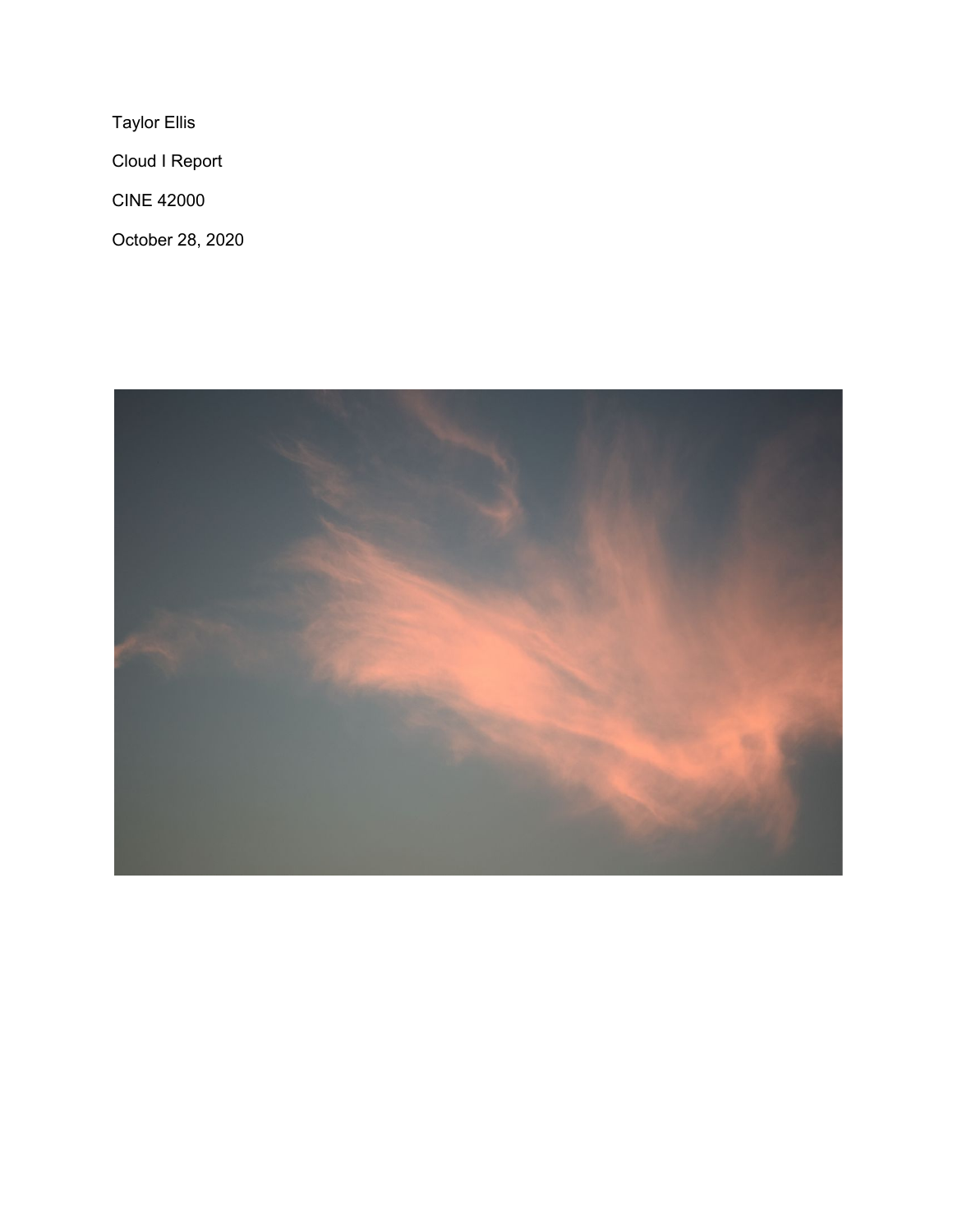For the initial cloud assignment, I captured a cirrostratus fibratus cloud around 8 pm on September 4th. This image is representative of the clouds that evening in Hood River, Oregon. My intent was to capture the colorful clouds created by light refraction and smokey air. The image was taken looking North West at approximately an 80-degree angle, as the cloud was almost directly overhead.

This cloud can be classified as a cirrostratus fibratus, a high cloud that is known for its wispy and fibrous characteristics. The nearest station to my location is located in Salem, Oregon approximately 2 hours away by car. The following skew-t diagram is based on data collected from this station. Based on the information presented by the skew-t diagram for that evening (Figure 1), the "pinch" in the black lines indicates the presence of higher clouds around 10,000m. Cirrostratus clouds tend to form over 6,000m, and this aligns with the skew-t diagram. A sudden drop in temperature and increase in winds occurred on September 4th when compared to the day before, and was followed by another day of temperature drips. These weather patterns align with the characteristics of cirrostratus fibratus clouds. [2]



**Figure 1:** Scew-t diagram from Salem, Oregon [1]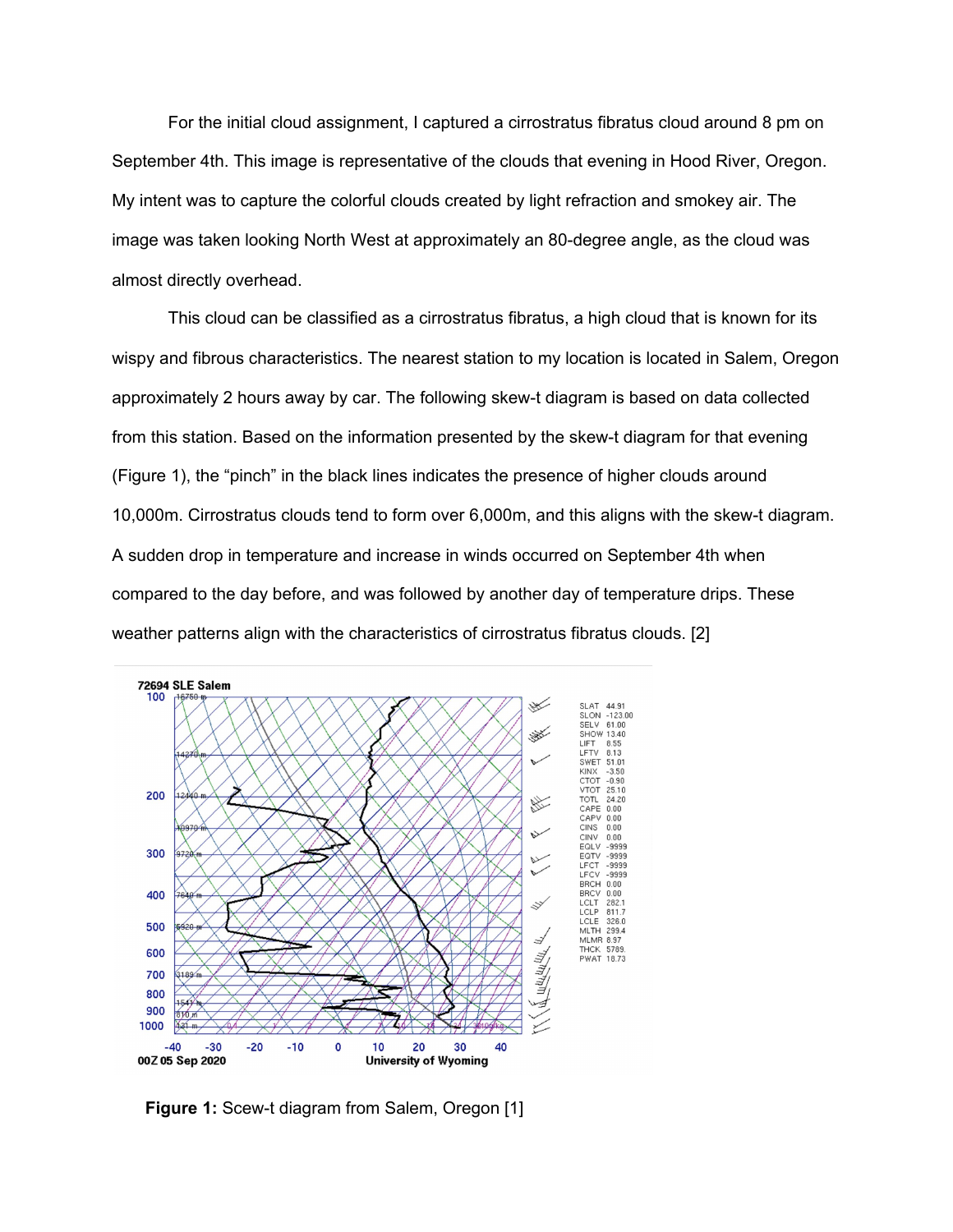I used a Nikon D3300 with an 18-55mm lens to capture this 6000 x 4000 image. The settings used are as follows: focal length of 44mm, exposure of 1/100, ISO of 400, and an aperture of 5.3. The minimal post-processing I did with Darktable includes the utilization of the haze removal module and color contrast module. As seen in Figure 2, this helped me achieve more clarity and a lighter sky.



**Figure 2**: Before and After

This cloud image reveals a whimsical cloud. I like how I was able to draw out more colors via post-processing and introduce clarity to the "wispy" aspects of this cloud. Going forward, I would like to experiment with different post-processing techniques and try to maintain the cloud's original orange hues while brightening the blues in the sky.